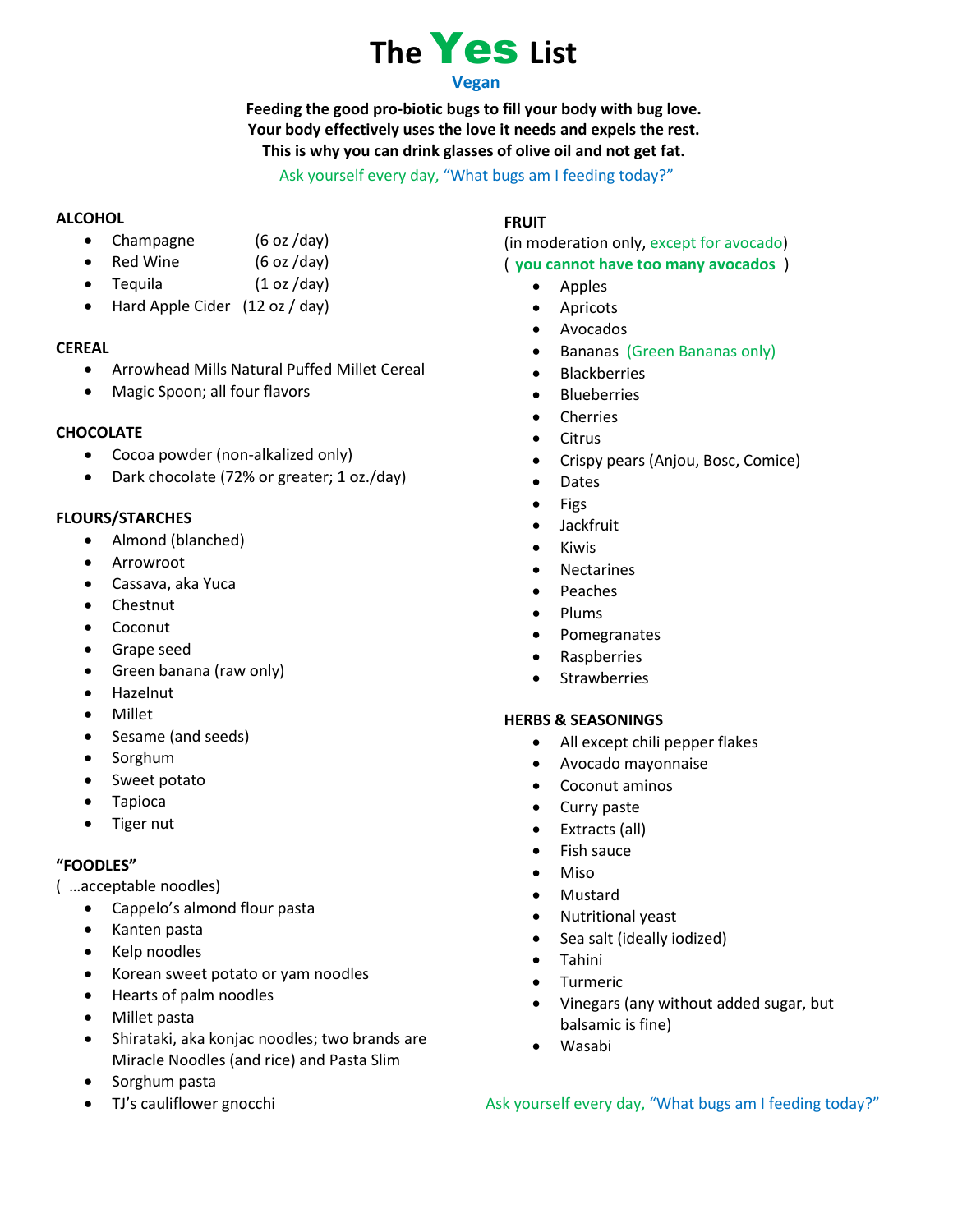#### **NON-ALCOHOL BEVERAGES**

- Coffee
- Kombucha (Kevita brand low-sugar only, e.g., coconut, coconut Mojito)
- Tea (all types)
- LaCroix Berry

#### **NON-DAIRY MILKS/CREAMS, ETC.**

- Almond milk (unsweetened, blanched)
- Almond ricotta (blanched)
- Almond yogurt (unsweetened, blanched)
- Coconut milk/cream (unsweetened)
- Coconut water (in a product; not for drinking)
- Coconut yogurt (unsweetened)
- Hemp milk

#### **NUTS & SEEDS**

(nuts 1/2 cup a day except Brazil nuts)

- Almonds (blanched) • Baruka nuts
	- Brazil nuts
- Coconut
- **Chestnuts**
- Flaxseeds
- **Hazelnuts**
- Hemp protein powder and seeds
- Macadamia nuts
- Nut butters (from compliant nuts, unsweetened, almond must be blanched)
- **Pecans**
- Pine nuts
- Pistachios
- **Psyllium**
- Sesame
- Walnuts

#### **OILS**

- Algae oil (Thrive culinary brand)
- Avocado oil, extra virgin
- Coconut oil (Phase 3 only)
- Flavored cod liver oil
- Macadamia oil
- MCT oil
- Olive oil, extra virgin
- Perilla oil
- Rice bran oil
- Sesame oil
- Walnut oil

#### **OLIVES**

• All

#### **RESISTANT STARCHES**

(One small serving per meal)

- Barely Bread bagels and bread
- Baobab fruit
- Cassava, aka Yuca
- Celery root (celeriac)
- Coconut
- Glucomannan (konjac root)
- Green bananas
- Green mango
- Green papaya
- Green plantains
- Jicama
- Julian Bakery Paleo Wraps (made with coconut flour)
- Millet
- **Parsnips**
- Persimmon
- Rutabaga

#### **RESISTANT STARCHES Continued...**

- Siete Tortillas (only those made with cassava or almond flour)
- Sorghum
- Sweet potatoes
- Taro root
- The Real Coconut<sup>®</sup> coconut cassava-flour tortillas and chips
- **Tiger nuts**
- **Turnips**
- Yams

#### **RICE**

• Basmati from India



Ask yourself every day, "What bugs am I feeding today?"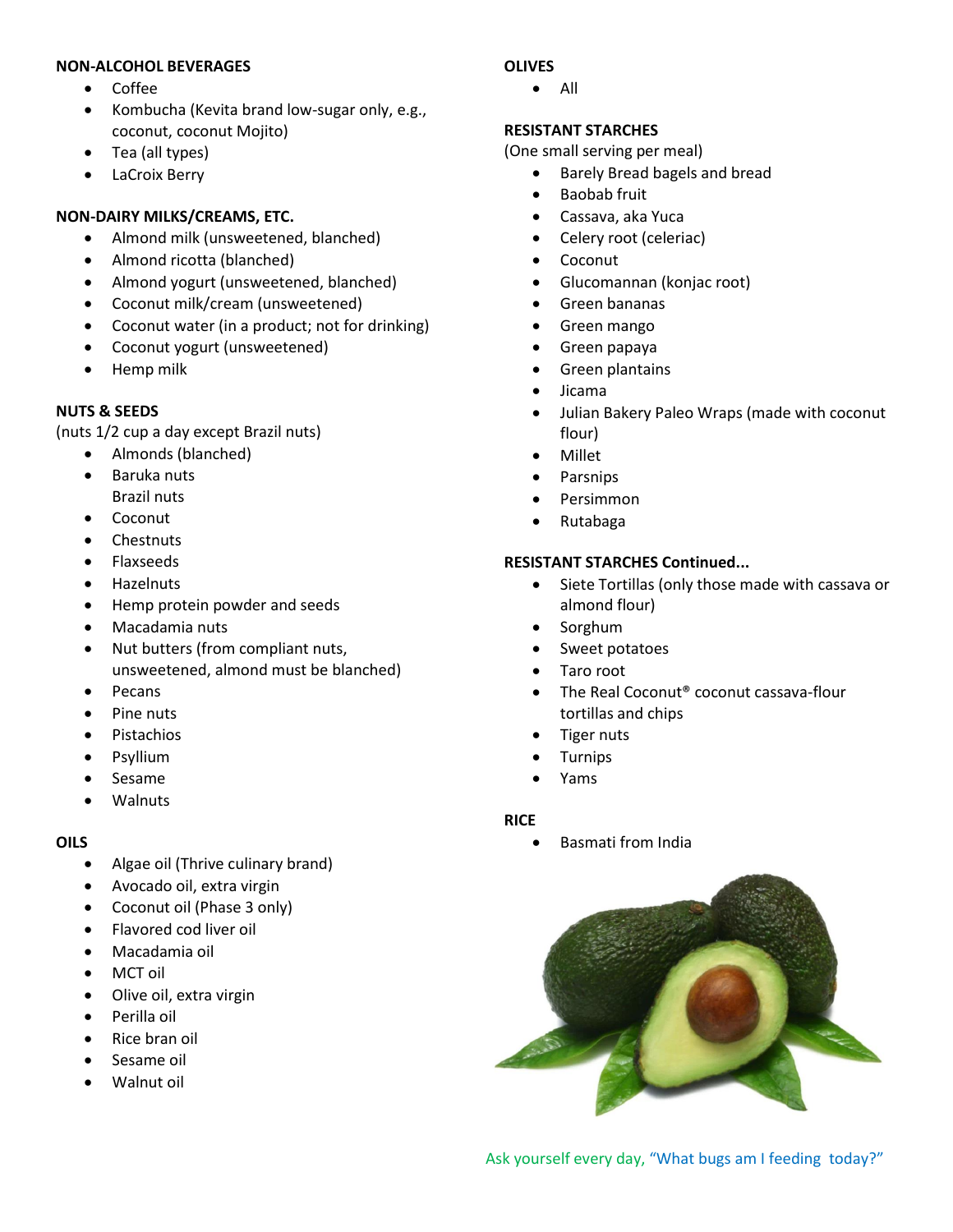#### **SWEETENERS**

- Allulose
- Boca Sweet
- Erythritol (Swerve is my favorite as it also contains oligosaccharides)
- Honey (1 Teaspoon per day, local or Manuka)
- Inulin
- Just Like Sugar (made from chicory root [inulin])
- Lakanto Maple Flavored Syrup
- Luo han guo (the Nutresse brand is good)
- Monk fruit
- Stevia (SweetLeaf is my favourite)
- **Xylitol**
- Yacón

#### **VEGETABLES**

- Algae
- **Artichokes**
- Arugula
- Asparagus
- Bamboo Shoots
- **Basil**
- **Beets**
- Bok choy
- **Broccoli**
- Brussels sprouts
- Cabbage (green and red)
- Carrots
- Cauliflower (including TJ's gnocchi)
- Celery
- **Chicory**
- Chinese cabbage
- Chives
- Cilantro
- **Collards**
- Dandelion greens
- Dill
- **Endive**
- **Escarole**
- **Fennel**
- Fiddlehead fern
- **Garlic**
- **Ginger**
- Hearts of palm
- Jerusalem artichokes (sunchoke)
- Kale
- Kimchi
- Kohlrabi
- Leafy greens (all)
- Leeks
- **Lemongrass**
- Lettuce (all)
- Mesclun (micro greens from any of the Yes list vegetables)
- Mint
- Mizuna
- Mushrooms
- Mustard greens
- Napa cabbage
- Nopales cactus
- Okra
- Onions
- Parsley
- Perilla
- Purslane
- Radicchio
- Radishes (all)
- Raw sauerkraut
- Rhubarb
- Romaine
- **Scallions**
- Sea vegetables
- Seaweed
- **Spinach**
- Swiss Chard
- Tarragon
- Water Chestnuts
- **Watercress**



## **Ask yourself every day, "What bugs am I feeding?"**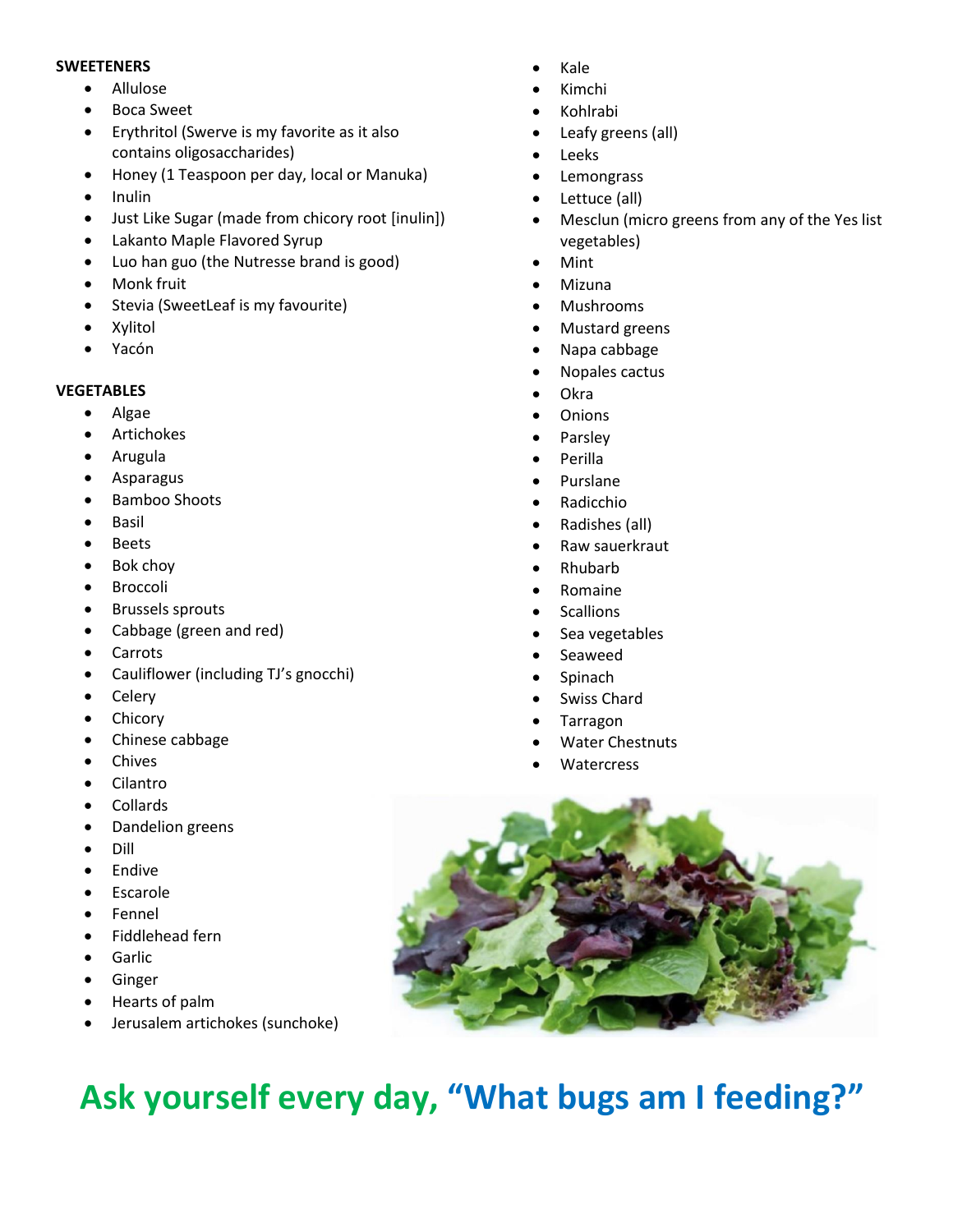# **The NOList**

**Do not feed the bad bacteria!**

**The bad bacteria excrete toxic feces**

**that pass through your intestinal walls**

**directly into your bloodstream.**

**Your body retains and harbors these toxins.**

#### **This is why small amounts such as a teaspoon of canola oil will make you fat.**

### Ask yourself every day, "What bugs am I feeding?"

#### **DAIRY**

- **Cow's Milk Products**
- **Cow's Butter**
- **Cow's Cheese**
- **Cow's Yogurt**
- **Cow's Cottage cheese**

#### **EGGS**

#### **FRUITS & VEGETABLES**

- All lentils
- Bananas (yellow) Green Bananas (Good)
- Beans
- Bean sprouts
- Bell peppers
- Chickpeas
- Chili peppers
- Cucumbers
- Edamame
- Eggplant
- Goji berries
- Green beans
- Legumes
- Lentil pasta
- Melons (any kind)
- Pea protein
- Peas
- Pumpkin
- Soy
- Soy protein
- Squashes (any kind)
- Sugar snap peas
- Textured vegetable protein (TVP)
- Tofu
- **Tomatoes**
- **Zucchini**

#### **GRAINS, PSEUDO-GRAINS and GRASSES**

- Barley (cannot pressure cook)
- **Barley grass**
- **Brown rice**
- **Buckwheat**
- Bulgur
- Corn
- Cornstarch
- Kashi
- Oats (cannot pressure cook)
- Popcorn
- Quinoa
- Rye (cannot pressure cook)
- Spelt
- Wheat (cannot pressure cook)
- Wheat Einkorn
- Wheat Kamut
- **Wheatgrass**
- White rice
- Whole grains
- Wild rice

#### **NUTS AND SEEDS**

- Cashews
- Chia
- **Peanuts**
- Pumpkin
- **Sunflower**